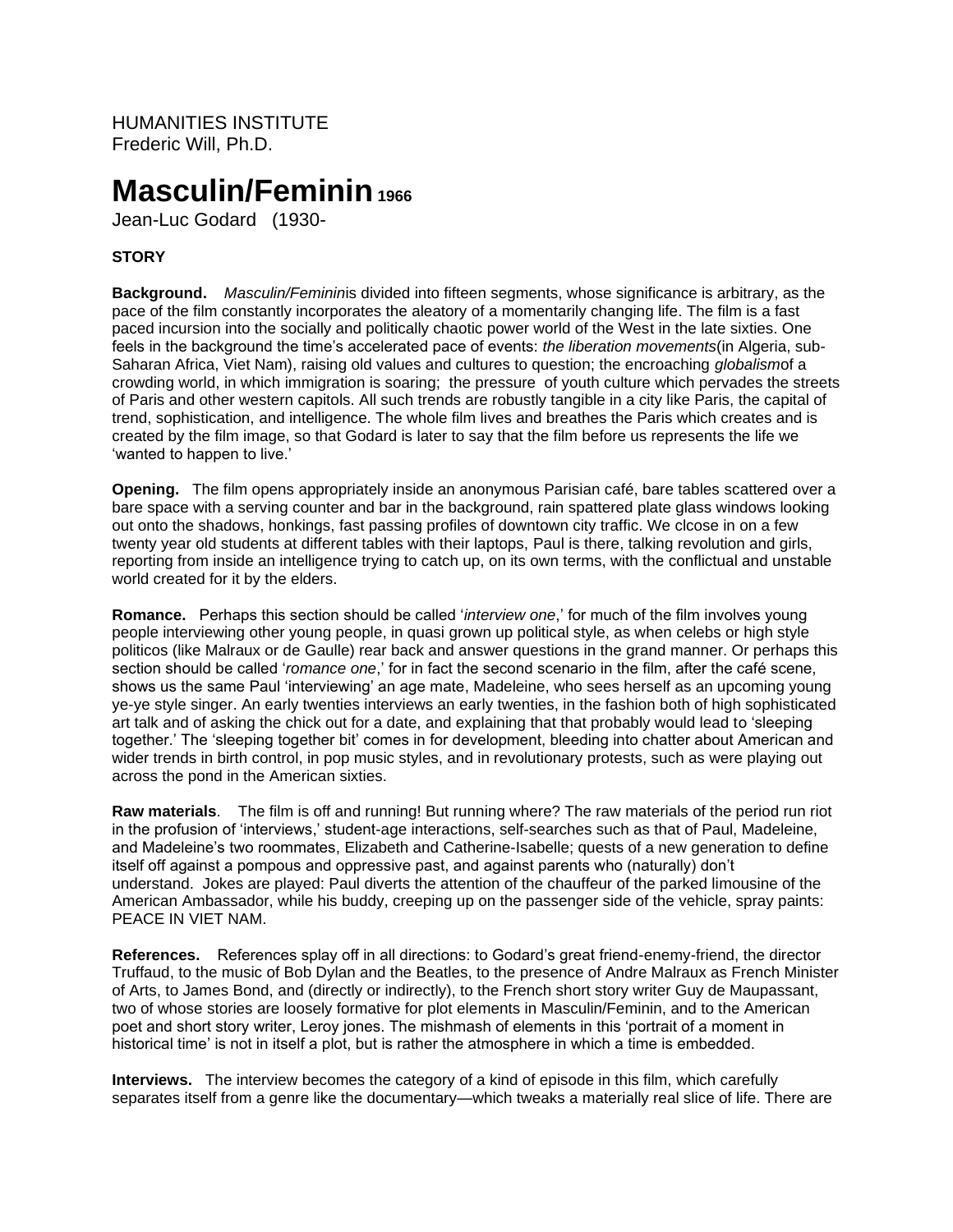a number of interviews, boy interviews girl in simulation of the grand style media interview, which was by this time, promiscuously on the 'western media,' becoming the dominant portal into 'great events' for the 'media consumer.' Thus there is a kind of embracing irony to each of these interviews, a tease element; evident, for example in the prolonged (eight minute) interview by Paul of a beauty queen, who is getting her kicks out of pretending she knows almost nothing about birth control, but who is taking the whole interview, at the same time, as a flattering proposal.

## **THEMES**

**Politics.** Though the majority of the actors in this film are young—ceiling around thirty; the majority around twenty—and though they are not (yet) involved in the nitty gritty we call politics—the business and turf struggles—the players in the present film are unmistakably blowing in the wind of the culture ecosystem of their time—Vietnam and Algeria, civil rights and independence movements, Communist practice and administration. The world is turning increasingly global, the young of it know that the secrets of this unprecedented world are out there for everybody, and that they have their inalienable rights to belong.

**Love.** The major players in this film are living the feel of sexuality in the air, on the streets, but the blandishments of love, especially of married love, play little part in the culture Godard pin points here. The sexual generation highlighted here is what, in the film, is called the child of Marx and Coca Cola, that is of America and Communism—arguably the genetics of Woodstock and *The Armies of the Night.*There is free love in this social cocktail, but not much romantic love, with its inevitable need for a stable setting, a paid off mortgage, and a regular paycheck.

**Sex.** We visit Paul and Madeleine in bed, discovering one another, and asking some classic questions about the genetics of the body; we also follow Paul into a men's room scene, where he sees two men kissing in a stall. The men push Paul out, lock the door on him, and he—who is manifestly fielding a lot of new stuff, at this point—writes politically tinged graffiti on the stall door. It is like rough sex, or for that matter genital family sex, is not relevant to the erotic mood which ensouls the whole social scene the film unfolds for us.

**Cinema**. In Godard's *The Little Soldier*the chief character, who is a photojournalist, expatiates on the camera as the history maker fast enough, In its recording of events, that it can 'keep up with time.' The cinema is referred to as a 'camera-pen.' In *Masculine/feminine* Godard creates, he says, a film which is the life he would want to live. Does he in fact do that?

## **CHARACTERS**

**Paul,** whose putative suicide concludes the film, is also our introduction to it, as he sits in the café, in downtown Paris, introducing us to the world as he sees it. He is a sophisticated, but inexperienced young person, eagerly on the look out for bright ambitious young chicks, and full of the view of himself as very left oriented and part of the political mood sweeping through Paris.

**Madeleine** is the ambitious ye ye singer chick, whose hollow but enchanting face, or doll like fascination with her hair, makes her a femme fatale for Paul throughout the film**.**

CHARACTER ANALYSIS

### **PAUL** (open)

**Character** Paul is the bright and soulful mid-twenties protagonist who represents for us the smart young sensibility of Paris during its sixties season of would be revolution, closeted sexual play outs, teen love of every sort, and a pervasive sense that the world is in the birth pangs of some new creature, the off spring of Coca Cola—everything 'American'—with Marx, the huge ICON of the liberating world where kids can create their own worlds. Paul is at his typical in interviewing, that is flirting with girls in the guise of taking an interest in their own ME, or chatting 'sophisticatedly' with his friends over the left leaning issues